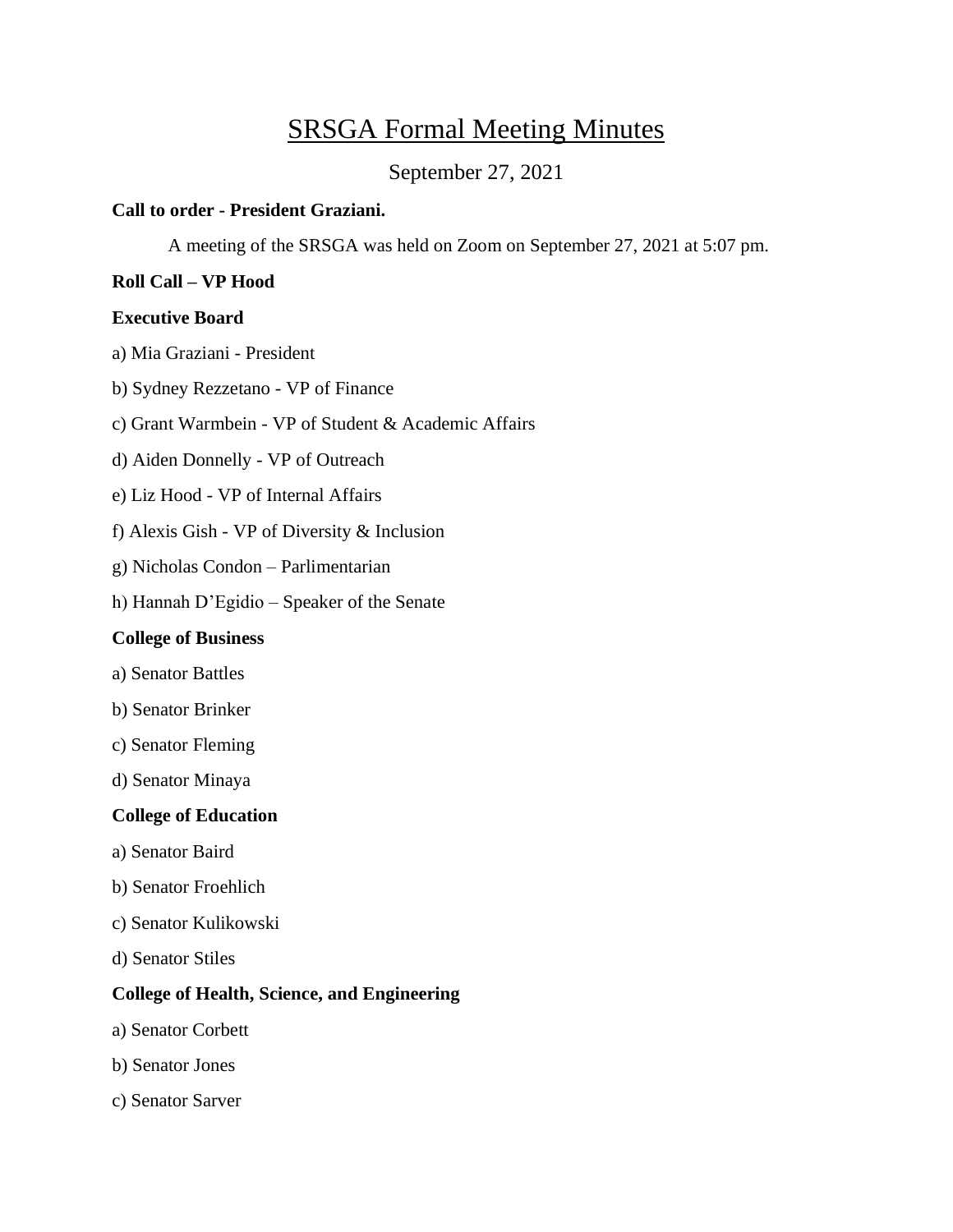d) Senator Shaffer

# **College of Liberal Arts**

- a) Senator Brock
- b) Senator D'Egidio
- c) Senator Shiller
- d) Senator Warren

# **Commuter**

a) Senator Resnick

# **Residence Hall**

a) Senator Sones

# **Transfer**

a) Senator Smith

#### **Veteran**

a) Senator Torpey

# **Freshman**

- a) Senator Burchell
- b) Senator Dugan
- c) Senator Husnick

# **Graduate**

- a) Senator Dang
- b) Senator Draksler

# **At-Large**

- a) Senator Caruso
- b) Senator Covey
- c) Senator George
- d) Senator Moore
- e) Senator Nearhood
- f) Senator Tortorea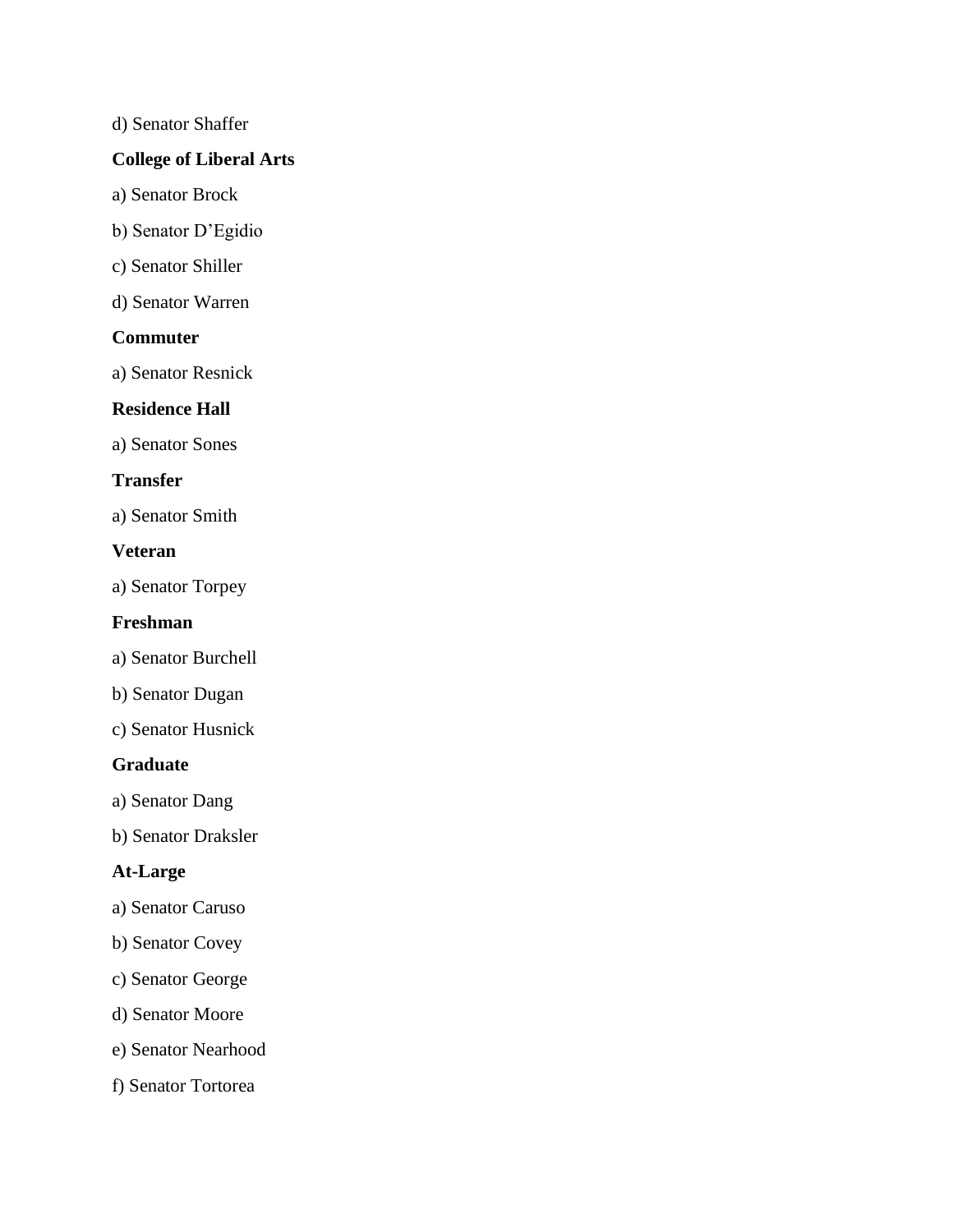# **Advisors**

a.) Dr. Lauren Moran

b.) Wendy Leitera

c.) Dr. David Kershaw

# **Apscuf Representative(s)**

a.) Tricia Bishop

b.) Eric Bieniek

Absent: Senator Fleming, Senator Minaya, Dr. David Kershaw, Tricia Bishop, Dr. Eric Beiniek

Excused: VP Gish, Speaker D'Egidio, Senator Dang, Senator Baird, Dr. Lauren Moran

Guest Speakers:

#### Officer/Committee Reports:

#### **President Graziani**

Now Hiring Pride Guides! Meeting with Dr. Behre this week! Email [mlg1028@sru.edu](mailto:mlg1028@sru.edu) Office hours: Tues & Thur 1:30-6pm and by appointment **VP Warmbein**

SAA Committee Meetings: Thursday's @ 3:30 in SSC 325 Office hours: Mon: 2-4, Tu: 2:30-5, Wed:2-5, Thurs: 2-3:30 & 4:30-5, and Friday 12-1 (virtual) Email: [gjw1004@sru.edu](mailto:gjw1004@sru.edu) Phone Number: 412-722-3448 Student Life Survey (SLS) news We already have 200 responses! SLS: September 27th-October 8th Come support the SRSGA SKYKATS at 8 AND 9 TONIGHT! (IM FIELDS BEHIND BUILDING F) **VP Rezzetano**

Hello Everyone! Committee Meetings are Thursdays at 4:15pm in SSC 246 Office Hours are Tu/Th 3-4pm & by appointment Email: [slr1021@sru.edu](mailto:slr1021@sru.edu) Phone: 717-860-2224 **VP Donnelly**

Sent an email to FMLA, HOPE, WSRU, and Boost about Fall fest, have not heard back yet. Committee meetings Tuesday at 5 in the SRSGA Office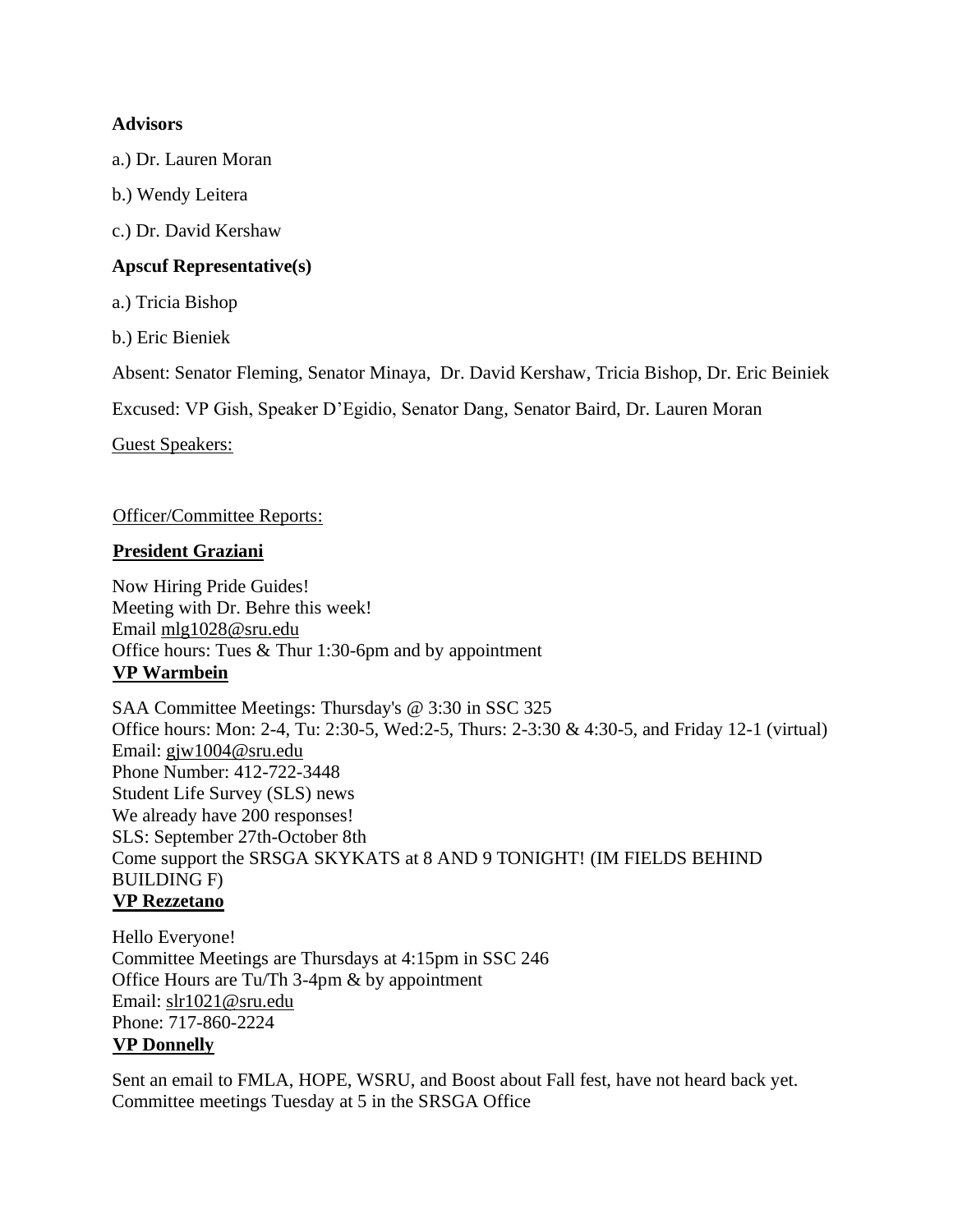Office Hours are Tu/Th 7pm-8pm Email[:Ard1022@sru.edu](mailto:Ard1022@sru.edu) Phone: 603-568-5154 **VP Hood**

Hi friends! Next home game is against Clarion this Saturday @ 6 pm Alumni Event is October 15th in the Suite from 5 pm – 7 pm Bonding event is October 30th! RSVP on CORE! Committee meeting in the Suite on Wednesdays @ 4:15 pm Office Hours: Tuesdays during common hour or by appointment Email: [erh1010@sru.edu](mailto:erh1010@sru.edu) Phone: (724) 766-3249 As always, GO ROCK **VP Gish**

Committee!! 6:30 Tuesdays Women's Center! Email: Ang101[2@sru.edu](mailto:Ard1022@sru.edu) Phone: 724-614-0334 **Parliamentarian Condon**

Elected a Co-Chair; Sen. Rebekah Froehlich. Office Hours: Mondays from 3:30-5 PM and Thursdays from 1-3 PM Email: [ndc1008@sru.edu](mailto:ndc1008@sru.edu) Phone: (724) 409 7364 Rules and Policies Report: Two new organizations are up for approval tonight Committee Meets: Tuesdays at 5:30pm in SSC 325

**Senator Froehlich** – We've been working with reviewing other bylaws and constitutions. We've been working with social justice committee on making amendments in the constitution.

# **Speaker D'Egidio**

Three office units are required per senator per week.

If you are struggling to find things to do for office units, ask an E-Board member (especially the head of your committee)

Communication is key! If something is going on where you feel like you can't complete your tasks, if you forget to submit office units, or anything else, please reach out.

Office units are our way of making sure that you are making the most out of the opportunities SGA provides; the more you put in, the more you get out!

As Speaker, my biggest duty is to the senators. If you have any questions, concerns, or suggestions regarding SGA, please feel free to reach out.

[hmd1009@sru.edu](mailto:hmd1009@sru.edu)

724-777-6233

Commission Reports: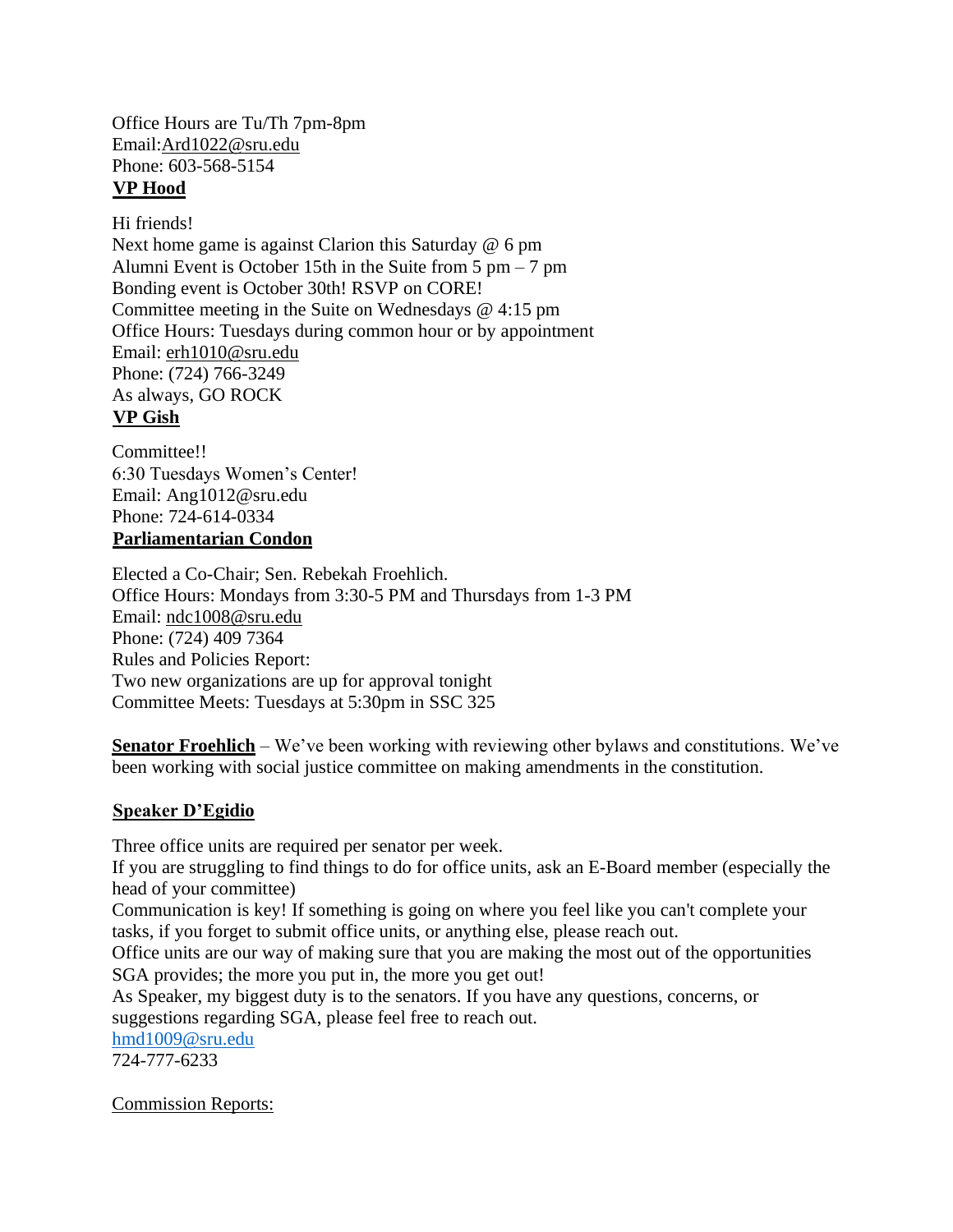**Senator Brock** – I met with the President's commission on women. The talked about getting more students involved. They'd like more student reps. There is a diversity course that is one credit. UCC gets the approvement paper on Thursday. March 22nd, Women and Allies of Distinction ceremony is in the ballroom. It's open to everyone, and they would like SGA to

Rock of the Week:

**VP Hood**: This senator has been involved with

Madeline Smith!!

Open Forum:

**VP Warmbein** – Senators, I ask to take a QR code to class. It's important and easy for students to get the survey nice and quick.

**President Graziani** – Stuff like Senator Smith did counts as an office units.

**Scott Heardy (President MTG at the Rock)** – First event of MTG is how to play. We welcome everyone to come join.

**Jerome Drew (running for President of House Council in Building E) – In Boozel, I was at** breakfast (I have food safety concerns, there was a bee and a fruit fly in the donut container case. It is a huge health concern. I don't believe that there is time for a lack of food safety. It needs to be addressed immediately. I am having a hard time understanding why the commuters can park in the lower lot behind E and Watson. Why are commuters getting the privilege to park where I live? There is plenty of parking over at East Lake. We can move residential parking to those lower lots. It's not right to walk back to my building from parking in East Lake.

**VP Warmbein** – I'm emailing Chris Cole about the dining issues currently. My email is [gjw1004@sru.edu.](mailto:gjw1004@sru.edu)

**Leif Lindgren** – The ASSP has their first meeting tomorrow. It's a general meeting. It's in the Strain Safety Building on the second floor. SGA Senators, please be aware what you post on social media. You're carrying the SGA name with you outside these rooms. Thank you VP Donnelly for inviting ASSP to Fall Fest.

**Parlimentarian Condon** – On Thursday during common hour, over at the alumni house tent, there is a let it all out journaling event. I encourage you all to attend.

**VP Warmbein** – Jerome do you have the date that happened?

**Jerome Drew** – The date was yesterday September 26<sup>th</sup> around 9 am.

Old Business: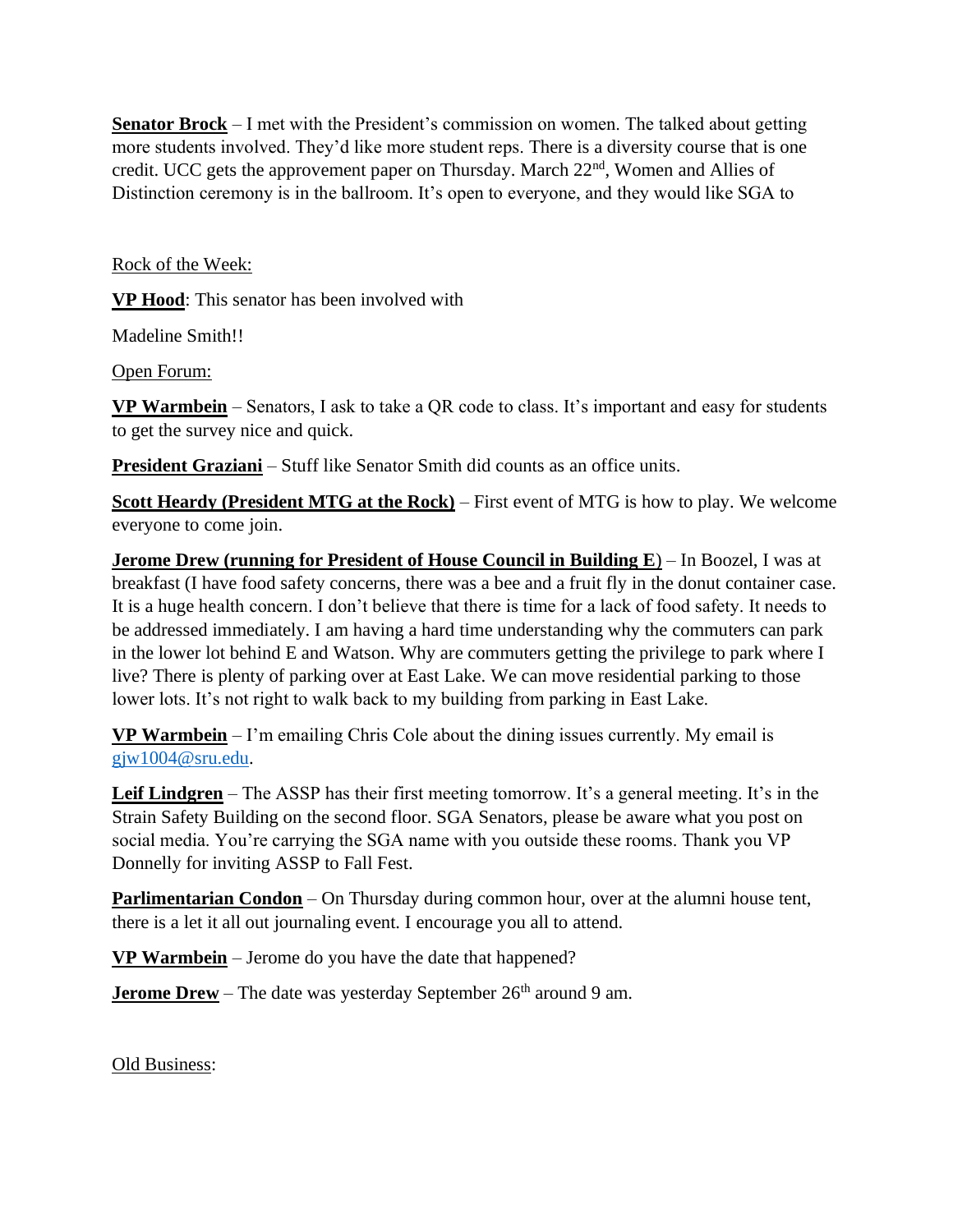New Business:

Motion #1: I move to approve the minutes from the September 13<sup>th</sup> formal meeting.

First – Senator Brock

Second – Senator Corbett

President Graziani – VP Hood sent it out last night. If there are any issues, just let her know and we can get it fixed.

Motion passes!

Motion #2: I move to confirm Madison Fitzgerald as a Residence Hall Senator.

First – Senator Smith

Parliamentarian – Since she is not here, you would say "I move that the member depending to withdraw the motion."

Senator Moore – I move that Senator Smith be permitted to withdraw the motion

Motion passes!

Motion #2: I move to confirm Janessa Hayward as a Freshman Senator.

First – Senator Brinker

Second – Senator Caruso

Motion passes!

Motion #3: I move to confirm Carly Roberts and Emma Kennedy as At-Large Senators.

First – Senator Warren

Second –Senator Froehlich

Motion passes!

**Parliamentarian Condon** – We're swearing everyone in together. We want everyone's voices to be heard.

Motion #4: I move to approve Athletics' New Initiative Request for \$13,740.00.

First – Senator Brock

Second – Senator Dugan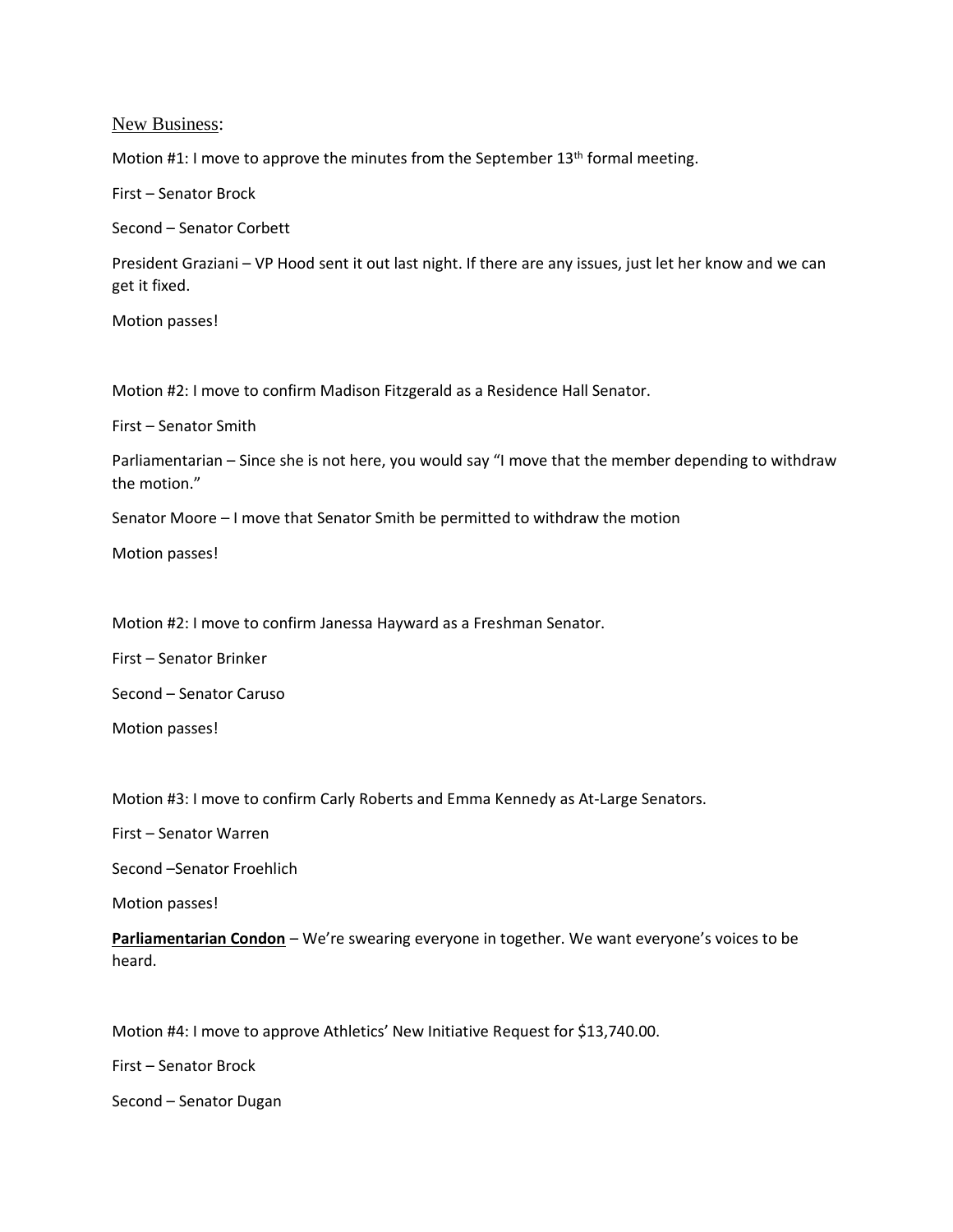**Senator Brock** – I sat on finance committee when we had the athletics department come in. We offered to pay 40% of the total cost. We really thought about it. I personally think that it's a good investment to have since the last one lasted 10 years. This is for the purchase of a washing machine to wash the apparel. Their washing machine died in May.

Abstention: Senator Stiles

Motion passes!

Motion #5: I move to approve Men's Rugby's New Initiative Request for \$2,133.39.

First – Senator Brock

Second – Senator Covey

**Senator Brock** – This is for the EMT services at their games. There budget can't afford it. This is needed at the games. This is the amount they need.

**VP Rezzetano** – This also covers almost \$600 of equipment as well as EMT services

Debate and Discussion

**VP Warmbein** – Was the conduct report from 2019 investigated?

**VP Rezzetano** – We went through a series of questions. We were mainly concerned on if they were putting forward effort in raising money, and not looking towards us just for money. They were #1 in giving day.

**VP Warmbein** – Outside of my SGA mindset, for fraternity I'm pretty much asked to go through the conduct report. The Men's Rugby went through an investigation in 2019. We wanted to make sure they'd still be an organization and not having that \$2000 go towards hazing.

**Senator Brock** – For senate, I personally know some people on the rugby team in 2018. With the training, it probably isn't something they'd go through again. We looked at it as they made mistakes, and everyone makes mistakes. We're looking at them as a club now vs how they were then.

Nay – VP Donnelly, VP Hood, and Senator Stiles

Abstentions – Senator Caruso, Senator Shiller, and VP Warmbein

Motion passes!

Motion #6: I move to approve Gymnastics Club's New Initiative Request for \$30.00.

First – Senator Caruso

Second – Senator Shiller

**VP Rezzetano** – The \$30 was towards their facilities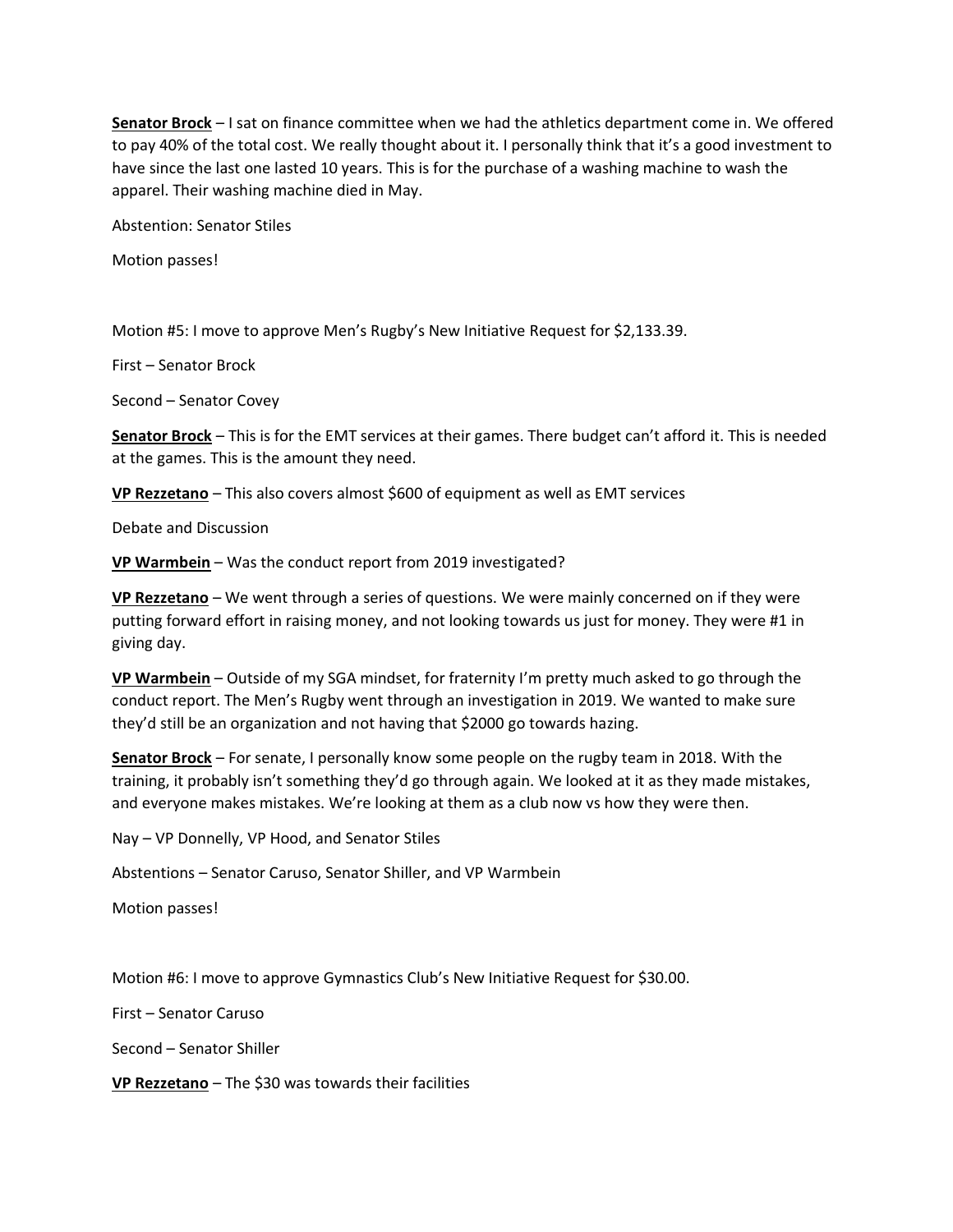Motion passes!

Motion #7: I move that the SRSGA recognizes "Magic the Gathering at the Rock" as a student organization.

First – Senator Moore

Second – VP Donnelly

**Senator Moore** – They came into Rules and Policies with a constitution. We recommended changes, and they went back and changed it. I think it should pass.

Abstention – Senator Brock

Motion passes!

Motion #8: I move that the SRSGA recognizes "Club Softball at Slippery Rock University" as a student organization.

First – Senator Moore

Second – Senator Torpey

**Senator Moore** – Same thing. They came into our committee with a constitution. We suggested changes. They changed them and brought it back.

Motion passes!

#### APSCUF Comments:

a) Dr. Beinbiek:

b) Tricia Bishop:

#### Advisor Comments:

a.) Dr. Lauren Moran:

b.) Wendy Leitera: Congratulations Senator Froehlich. You did an awesome job with your first report. The homecoming alumni event, that is an awesome chance to meet your SGA alums. We will probably get a lot of young alums. If you want to meet and engage some alumni, I encourage you to attend that event. Jerome thank you for bringing those concerns. For the executive board and all of senate, I think we need to have business cards here, so you can hand them a card after so we can maintain that level of engagement. You're starting to engage with students with the QR code for the SLS. The parking concern, this is one of the first times that we're offered a